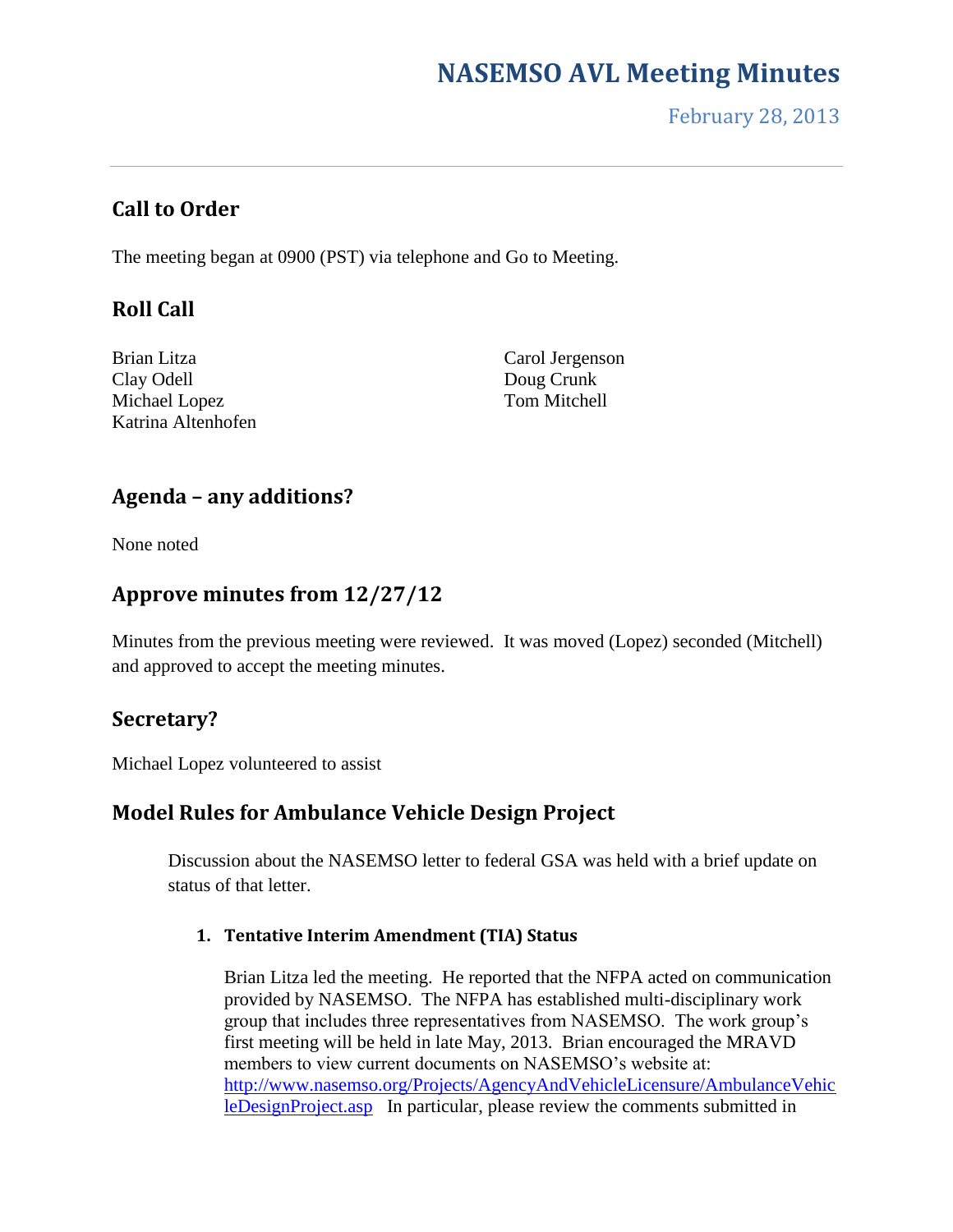### **February 28, 2013**

response to the NFPA's consideration of the TIA requested by NASEMSO and ambulance manufacturers. Brian encouraged everyone to let their stakeholders know of the comment period and submit comments to NFPA.

#### **2. NFPA Workgroup Status**

NFPA acted on the NASEMSO request to establish a workgroup to review the major differences between the KKK specs and NFPA 1917 as published last fall. The meeting will occur in late May and includes 3 NASEMSO representatives. The importance of this activity is to provide formal comments/recommendations to the NFPA 1917 revision which will begin this summer. The next meeting of the MRAVD will occur no later than the NASEMSO annual meeting.

#### **3. ASTM International**

ASTM has discussed working with NAEMSO to see if they can bring their standard more current. NASEMSO wished to participate and more discussion will be occurring soon.

### **Review State's Rules**

A discussion of ambulance vehicle specification rules from both the East and North Central Regions occurred. Brian provided an overview of existing ambulance vehicle specification rules for North Central region states. Discussion includes:

- A number of NC Region states reference KKK specifications in their rules. In some states, variances to the requirements may be granted at the state's discretion.
- The North Dakota laws are very generic in nature. There may be some benefit to approaching the issues in such a manner. The North Dakota language may provide a foundation for developing model state rules. Similarly, Iowa's language may be useful as model rule templates are developed.
- Wisconsin also has a broader approach to ambulance vehicle specifications. However, they do have more detail by specific vehicle specification category. This approach may also be valuable to the overall effort. Wisconsin also provides standards for when an ambulance must be taken out of service due to mechanical issues that affect the safe operation of the vehicle. Again, this may be something to include in model rules templates for the states.

Clay Odell led a discussion on the regulation of ambulance vehicles in the East Region. The discussion includes: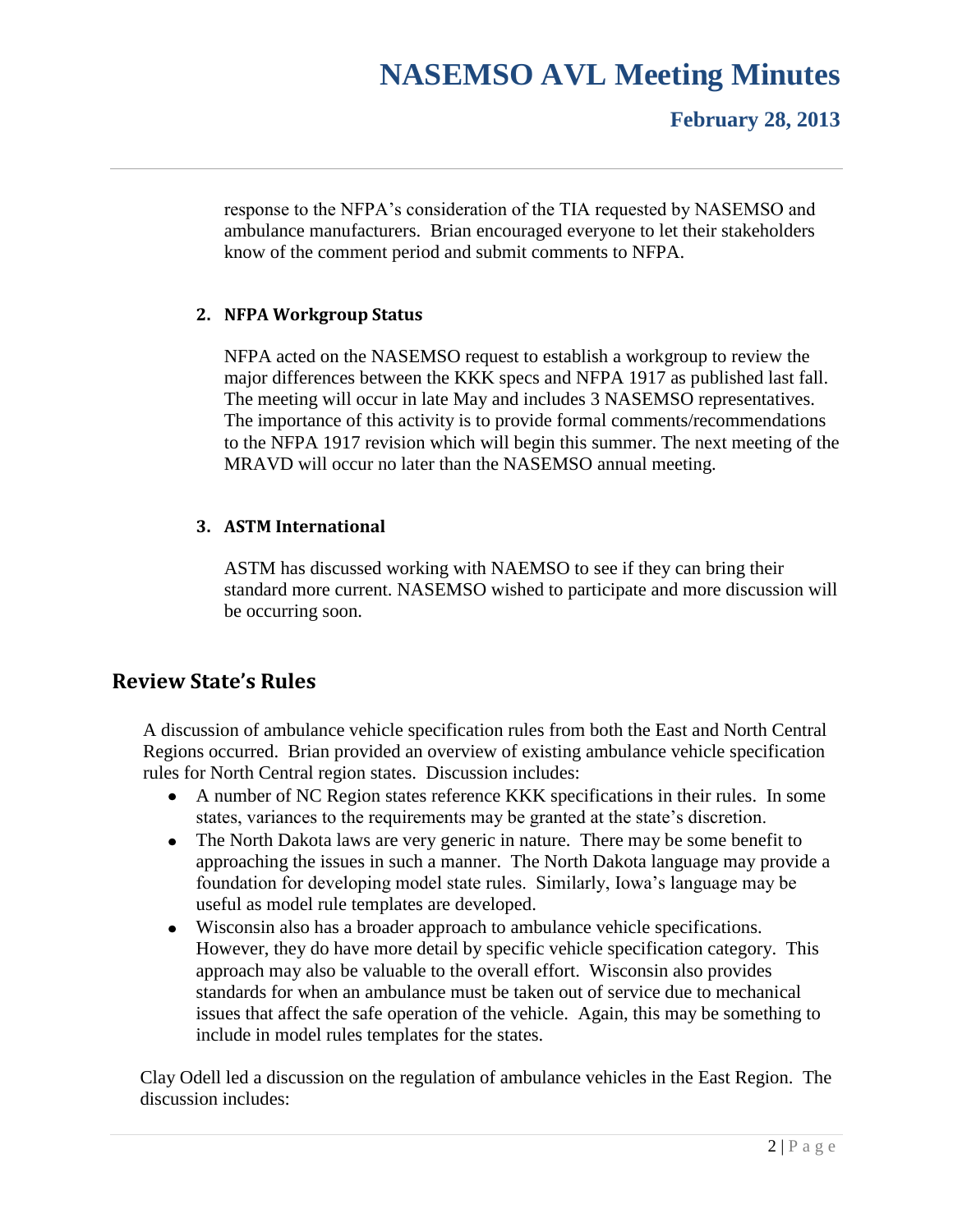## **February 28, 2013**

- A number of east region states incorporate KKK specifications into their laws. In some states, variances to the standards can be granted at the state's discretion.
- One state actually references compliance with the Ambulance Manufacturer Division (AMD).
- North Carolina has fairly detailed, state specifications for ambulance vehicles.
- Clay noted that Massachusetts and Vermont may have information that will be useful in developing a model rules template for the states.

Information from the West and South Central regions was unavailable at the time of this meeting.

# **Work Plan for Mid-Year Meeting**

Brian suggested that the MRAVD group begin identifying pertinent language/standards from existing state standards. This information can contribute to a draft model rules document. It is hoped that the information can be compiled and a draft model rule can be developed during the mid-year meetings in March. The goal will be to focus on vehicle safety as an opening component of a draft document. From there, use existing states' language to develop generic language for states to use in developing ambulance vehicle rules.

Brian advised the group that the task at hand is to identify language from the various states that can be used to develop draft language during the mid-year meeting. The goal is to have a draft document that we can review and revise as necessary.

# **Action Plan Items for 2013 AVL Committee Work Plan**

Brian also led a discussion on next steps once the model rules template is finalized. One primary task is to begin working with the Professional Standards group. There is a need to determine if we can standardize licensing requirements for agencies and personnel across state borders. The issue of cross border movement of EMS providers while performing EMS duties will drive this discussion. Is there a way that we can develop relatively consistent licensing standards so that cross border movement is possible? Once model vehicle specification rules language is developed and finalized, we can begin looking at the bigger picture of recognition between states.

# **Next AVL Committee Meetings**